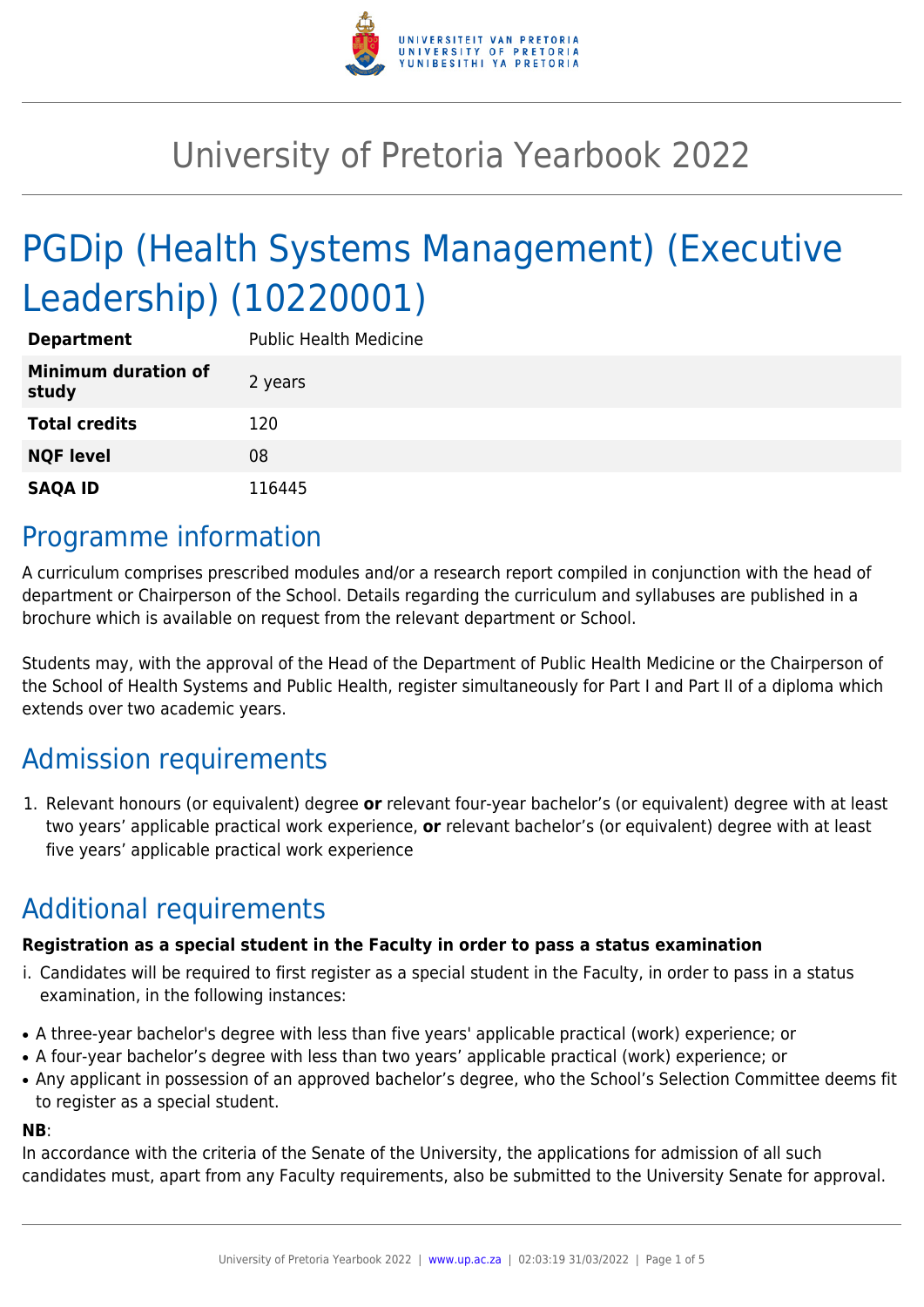

All candidates accepted for postgraduate study (MPH or the Postgraduate Diplomas) must be in possession of a National Senior Certificate with admission for degree purposes.

#### ii. **Pass requirements for the status examination**

- At least 60% must be obtained in the status examination.
- The status examination will be written in June.
- iii. The application of a student who has passed the status examination must be submitted to the Senate of the University for approval. Successful students may then enrol for the degree programme in the following academic year.

#### **Other selection criteria**

(Each on a scale of one to five.)

- Academic merit
- National/International need for public health
- Under-represented groups in public health
- Public health related employment
- Track record e.g. employment, academic, community-building, etc.

## Examinations and pass requirements

Students must attend all lectures and practical classes to the satisfaction of the head of department or the Chairperson of the School before they will be admitted to the examinations. Written, oral and/or practical examinations must be passed in all the modules. All diploma programme summative assessments will be externally moderated.

The minimum pass mark for prescribed modules and the summative assessment is 50%.

Only with the approval of the Chairperson of the School, on the recommendation of the relevant head of department, will a student be allowed to continue his or her studies after having failed two modules (or the same module twice).

A second examination in a module (including the diploma-specific summative assessment) is arranged in conjunction with the relevant head of department.

### Pass with distinction

A diploma is awarded with distinction to a student who has obtained a mark of at least 75% for the externally moderated assessment component as well as a simple (unweighted) average of at least 75% of all the marks for the other required modules for the relevant diploma; excluding PHM 870 Learning in public health 870.

### General information

#### **Concurrent registration for two study programmes**

i. In accordance with the stipulations of the General Regulations, which is mutatis mutandis applicable in the case of postgraduate diploma study, the permission of the Dean is required for concurrent registration, subject to the regulations applicable to the fields of study in question and to any other stipulations the Dean may prescribe. Such a concession may be withdrawn by the Dean if the student does not perform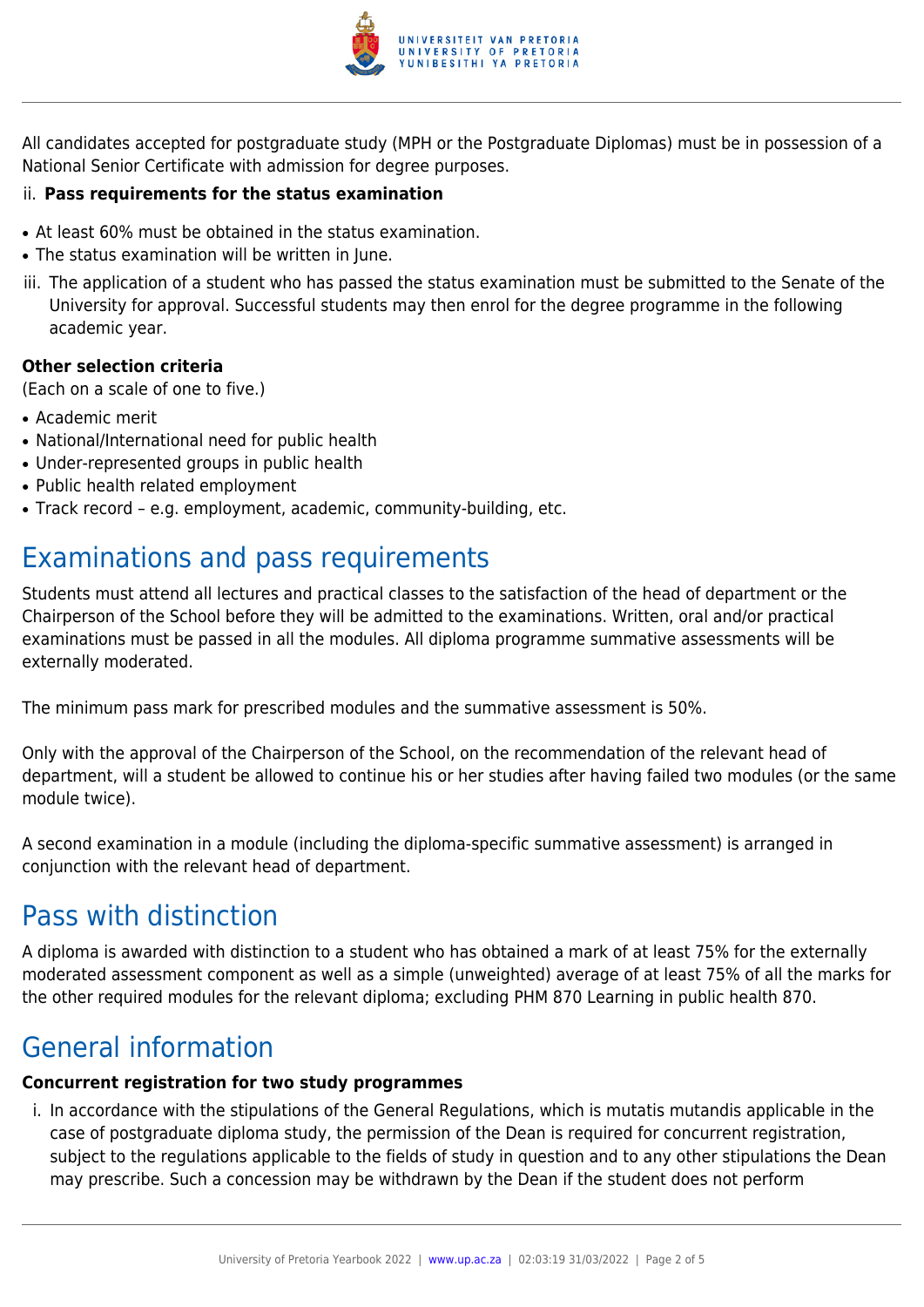

satisfactorily – all assignments and coursework must be completed on time. Concurrent registration will not be accepted as a reason for poor performance or not meeting deadlines for both study programmes.

- ii. In the case of registering concurrently for two study programmes in the School of Health Systems and Public Health and elsewhere, students must obtain the written consent of both the coordinator of their current programme and the coordinator of the second programme (or the track co-ordinator in the case of the MPH), and submit it with a substantiating letter to the School's Academic Programme Committee, for recommendation by the Chairperson of the School, after which the application is submitted to the Dean for approval.
- iii. The School of Health Systems and Public Health states that concurrent registration for two study programmes is a privilege and not a right.
- iv. Concurrent registration must be applied for annually and is granted based on academic performance in the primary degree/diploma programme. If the current field of study is a master's degree, then the second field of study can be a postgraduate diploma.
- v. If the current field of study is a postgraduate diploma, then the second field of study can be another postgraduate diploma.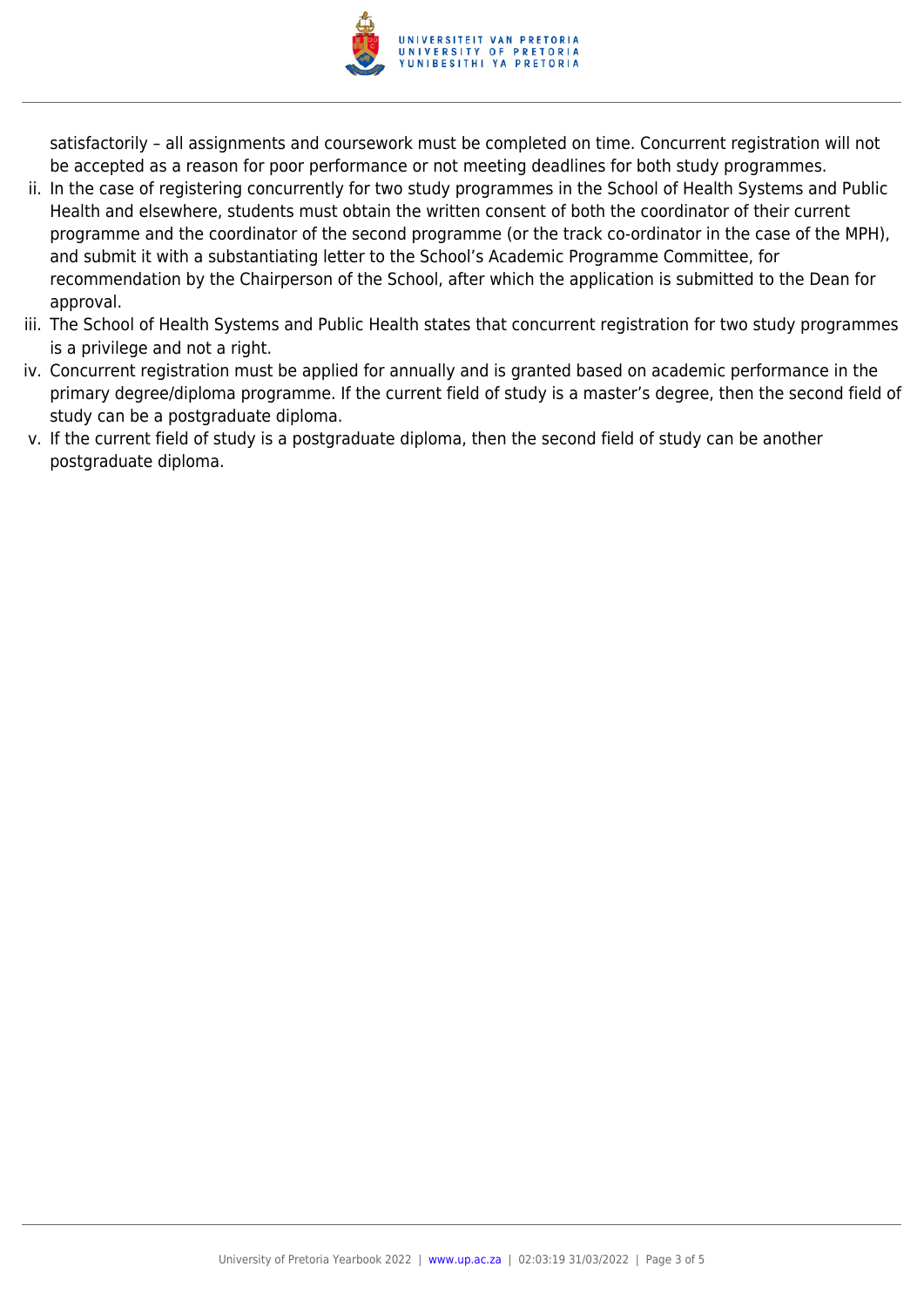

### Curriculum: Year 1

#### **Minimum credits: 120**

### **Core modules**

[Complex problem-solving and negotiating, coherence and coordination 771](https://www.up.ac.za/mechanical-and-aeronautical-engineering/yearbooks/2022/modules/view/CCC 771) (CCC 771) - Credits: 10.00 [Ethics and values in healthcare, organisational behaviour change and strategy in health 771](https://www.up.ac.za/mechanical-and-aeronautical-engineering/yearbooks/2022/modules/view/EOC 771) (EOC 771) - Credits: 10.00 [Health system and transformation policy \(political analysis, strategy and finance options\) 771](https://www.up.ac.za/mechanical-and-aeronautical-engineering/yearbooks/2022/modules/view/HPF 771) (HPF 771) - Credits: 10.00 [Health systems re-engineering including public sector centralisation and decentralisation 771](https://www.up.ac.za/mechanical-and-aeronautical-engineering/yearbooks/2022/modules/view/HSR 771) (HSR 771) - Credits: 10.00 [Executive leadership in health \(including responsible leadership\) 771](https://www.up.ac.za/mechanical-and-aeronautical-engineering/yearbooks/2022/modules/view/LHE 771) (LHE 771) - Credits: 10.00 [Learning in public health 778](https://www.up.ac.za/mechanical-and-aeronautical-engineering/yearbooks/2022/modules/view/PHM 778) (PHM 778) - Credits: 5.00

### **Elective modules**

[Strategic human resources and management performance 772](https://www.up.ac.za/mechanical-and-aeronautical-engineering/yearbooks/2022/modules/view/HRM 772) (HRM 772) - Credits: 10.00 [Health informatics, monitoring and evaluation 772](https://www.up.ac.za/mechanical-and-aeronautical-engineering/yearbooks/2022/modules/view/MEH 772) (MEH 772) - Credits: 10.00 [Policy practice seminar 771](https://www.up.ac.za/mechanical-and-aeronautical-engineering/yearbooks/2022/modules/view/PPS 771) (PPS 771) - Credits: 5.00 [Implementation of quality improvement modalities \(strategies\) in the health system 772](https://www.up.ac.za/mechanical-and-aeronautical-engineering/yearbooks/2022/modules/view/QIM 772) (QIM 772) - Credits: 10.00 [Strategic financial management in health 771](https://www.up.ac.za/mechanical-and-aeronautical-engineering/yearbooks/2022/modules/view/SFM 771) (SFM 771) - Credits: 10.00

[Strategic marketing \(and communication\) in health 771](https://www.up.ac.za/mechanical-and-aeronautical-engineering/yearbooks/2022/modules/view/SMH 771) (SMH 771) - Credits: 5.00